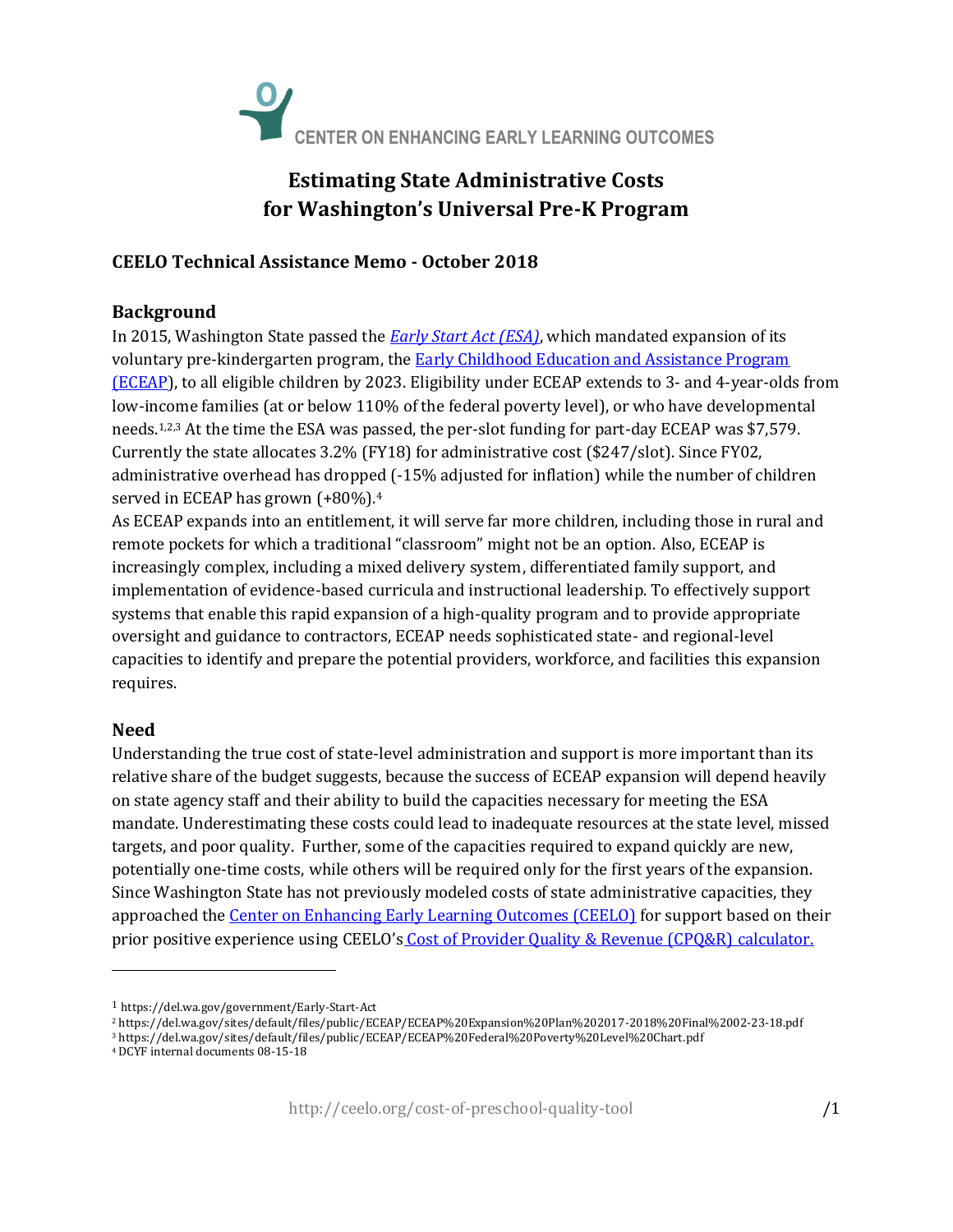# **Approach**

In May 2017, Washington State and its ECEAP Think Tank developed a list of state, regional, and local administrative functions and capacities necessary for the successful expansion of ECEAP. With this list in hand, Washington engaged CEELO to expand the 'zero-based' budgeting cost section for state-level administration and support within the CPQ&R tool. The subsequent approach can be summarized in the following steps:

1. **Defining categories for administrative functions and capacities (***September 2017***)** CEELO and Washington State collaborated on rearranging the list of functions and capacities into seven categories to reflect a continuum of state-level infrastructure and support, from initial development to continuous improvement efforts *(See side bar: 7 Categories of state Level Infrastructure and Support).*

#### 7 Categories of State-Level **Infrastructure and Support**

- 1. Policy & Program Development
- 2. Forecasting and Planning
- 3. Child Enrollment and Attendance
- 4. Preschool Provider Recruitment
- 5. Provider Contracting & Monitoring
- 6. Workforce Development
- 7. Agency Indirect

### 2. **Identifying cost drivers for each function and**

**capacity (***November 2017***)** Washington State initially suggested cost drivers for deriving annual spending levels. CEELO and Washington reviewed these cost drivers to create a common

framework and develop linkages to preschool volumes, in anticipation of expanding the administrative cost section of the CPQ&R. *(See side bar: Typical Cost Drivers for Administrative Functions and Capacities)*

3. **Developing a flexible interface for entering cost data (December 2017)** CEELO recognized that administrative functions and capacities could be addressed by states in multiple ways, and if an administrative cost tool were to be widely applicable it must offer states flexibility in this regard. With that in mind, CEELO

**Typical Cost Drivers for Administrative Functions and Capacities** 

- % (of another cost)
- Annual\$
- $\cdot$  #FTEs (and \$ per FTE)
- # of Contracts (and \$ per Contract)
- # Pilots (and  $\zeta$  per Pilot)
- $\cdot$  1 [none] • Per Contractor
- Per Year • Per Preschool Director
- Per Regions Per Lead Teacher
- Per Assistant Teacher • Per Site
- Per New Site Per State-Level Employee

developed the State Administrative Cost of Quality (SACQ) tool, a prototype stand-alone model designed to also be readily integrated into the CPQ&R. In addition to accommodating the aforementioned cost drivers, the SACQ allows users to vary the timing of cost assumptions, participation rates (among the identified volume), startup costs, and minimum and maximum annual costs. The SACQ provides for these options within a single, simple-to-use modeling environment.

4. **Gathering cost data (***July 2018***)** Washington State collected and translated data from its fiscal staff into preliminary input assumptions

# **Additional cost parameters:**

- Starting and Ending Year
- Participation Rates (among identified volumes)
- **Startup Costs**

 $Cost = -$ 

Minimum and Maximum Annual Costs